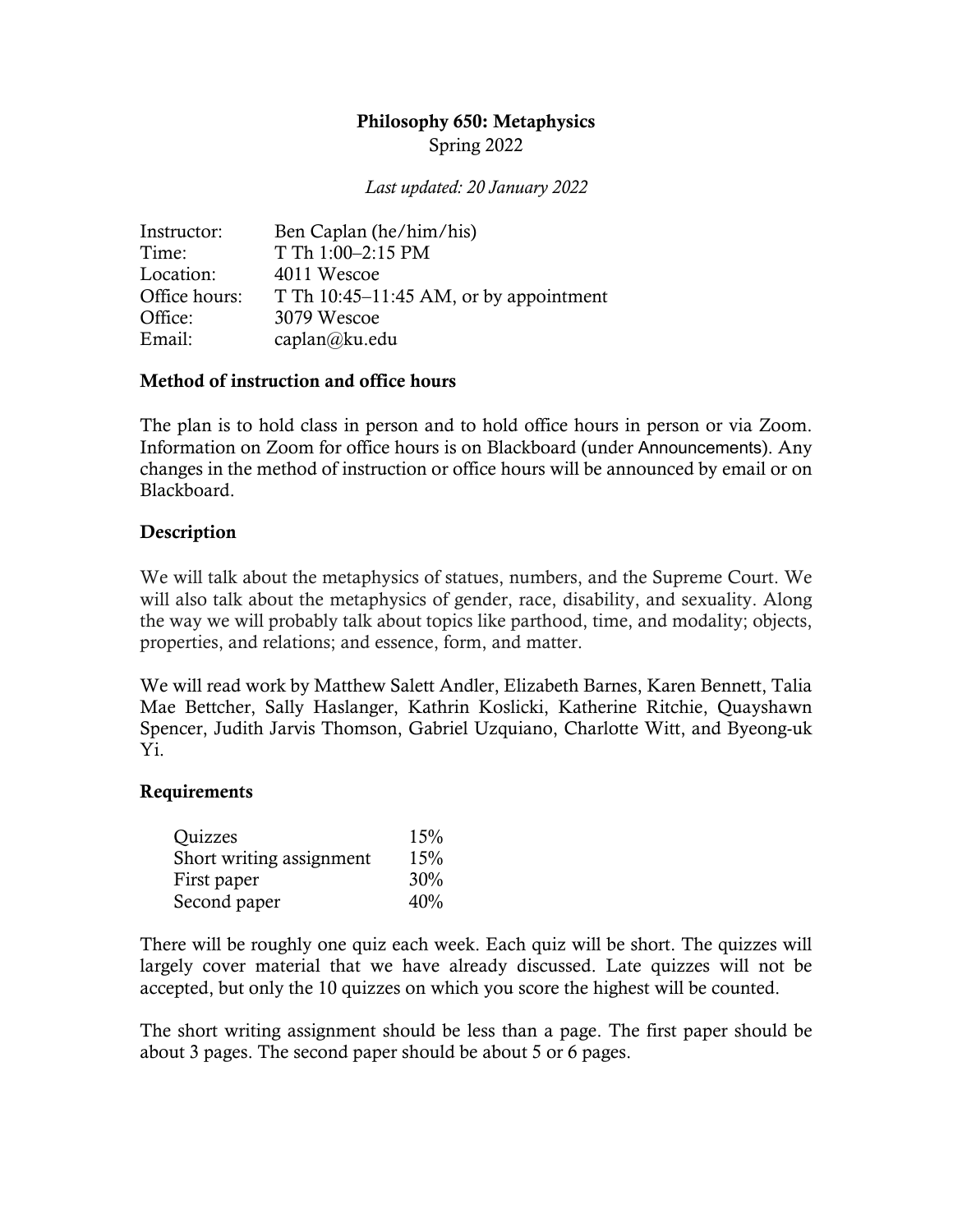Due dates will be announced in class and on Blackboard. Due dates for quizzes and the short writing assignment will be announced at least five days in advance (e.g. the Thursday before a Tuesday). Due dates for the first paper will be announced at least one week in advance. The second paper will be due at 4:00 PM on Friday, 13 May 2022.

You will be required to consult with me before submitting each of your two papers. The goal is to ensure that the decisions that you make in each case (about topic, approach, etc.) will allow you to write a well-structured paper that best reflects your ideas and interests.

## Readings

Readings are, or will be, available on Blackboard. Sometimes we will carefully read small amounts of text in discussions. This will make more sense if you have the relevant text in front of you.

## **Grading**

Numerical grades will be converted to letter grades using the following scheme.<sup>1</sup>

| l From | To     | Letter grade |
|--------|--------|--------------|
| 93.50  | 100.00 | A            |
| 90.00  | 93.49  | A–           |
| 86.50  | 89.99  | В+           |
| 83.50  | 86.49  | в            |
| 80.00  | 83.49  | B–           |
| 76.50  | 79.99  | $C+$         |
| 73.50  | 76.49  | C.           |
| 70.00  | 73.49  | $C-$         |
| 66.50  | 69.99  | D+           |
| 63.50  | 66.49  | D            |
| 60.00  | 63.49  | D-           |
| 00.00  | 59.99  | F            |

Grades will be recorded on Blackboard, but I won't be using Blackboard to calculate your final grade; rather, I'll be using my own spreadsheet. If you're curious about your grade at any point, please email me.

## Prerequisite

Introduction to Symbolic Logic (Philosophy 310), or an equivalent course, is a pre- or a corequisite of a prerequisite. (That is, it is a prerequisite or a corequisite of Analytic Philosophy (Philosophy 388), which is a prerequisite for this course.) I might use some

<sup>&</sup>lt;sup>1</sup> See Ben Eggleston, "Plus/Minus Grading," available at benegg.net/plus-minus\_grading.pdf.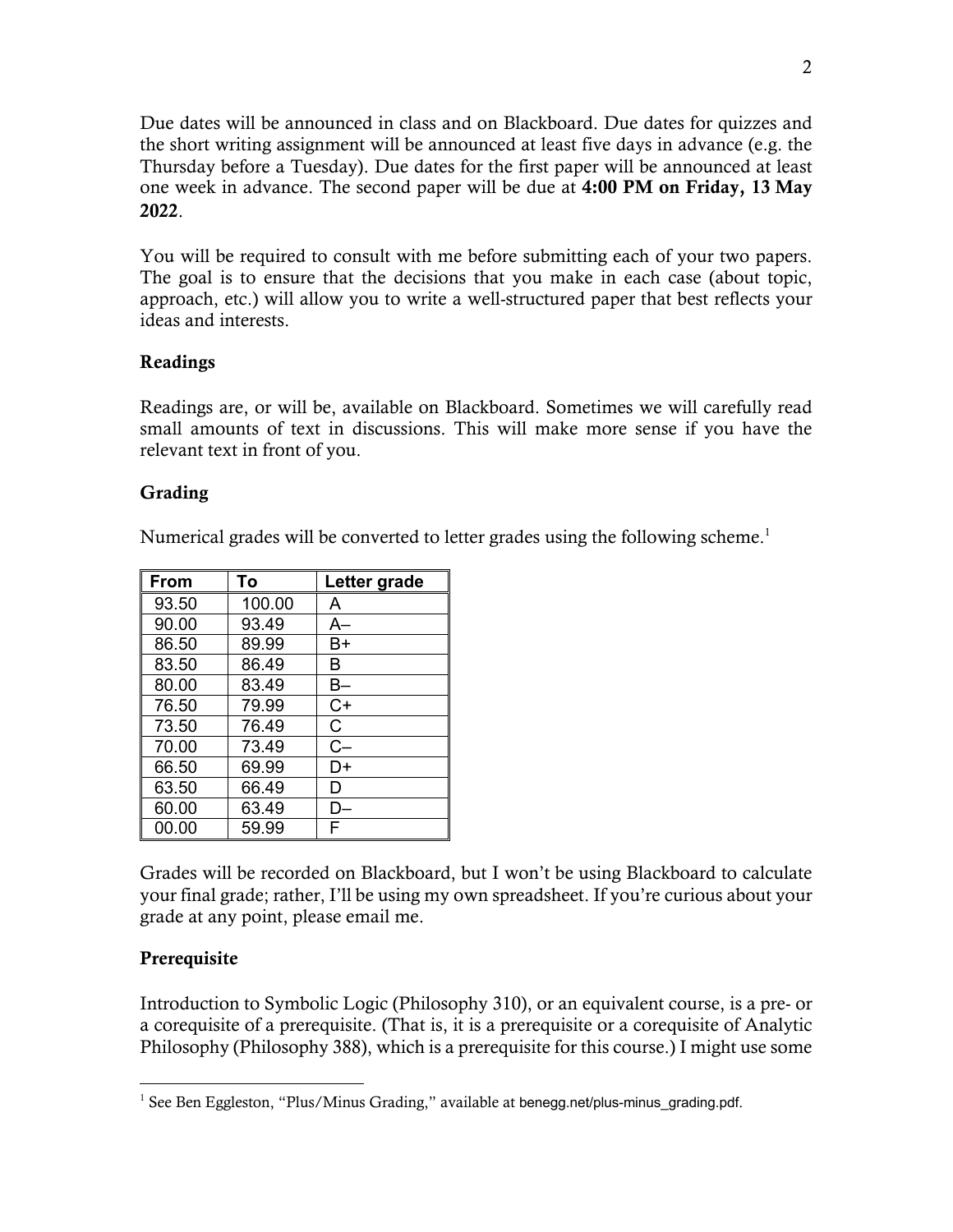notation from symbolic logic (e.g.  $\exists x Fx'$  or  $a=b'$ ), and I will explain it when I introduce it if I do, but you might find this course easier if you have already taken Introduction to Symbolic Logic.

#### Academic misconduct

The university policy on academic misconduct is set out in Article II, Section 6 of the University Senate Rules and Regulations. Examples of academic misconduct include (but are not limited to) "giving or receiving of unauthorized aid on … assignments," "knowingly misrepresenting the source of any academic work," and "plagiarizing another's work." Penalties for academic misconduct include receiving a failing grade for the course, being suspended from the university, and being expelled. For further details, see https://policy.ku.edu/governance/USRR #art2sect6.

#### Accessibility

I'm committed to making this class as accessible as possible. If you have any particular accommodation requests, please let me know as soon as possible.

#### Electronic devices

You are permitted to use laptops and other electronic devices in class for legitimate academic purposes: for example, taking notes or reading texts.

However, students report that they find laptop use in class distracting. This includes laptop use by their peers.<sup>2</sup> (If you're browsing social media during class, you might find it interesting. So, apparently, might those around you.) More importantly, "A comparison of exam scores of students … suggests that permitting computers negatively impacts scores."3

## Concealed carry

If you carry a concealed handgun, familiarize yourself both with the relevant state and federal laws and with KU's weapons policy. See https://concealedcarry.ku.edu/ information.

<sup>2</sup> See Carrie B. Fried, "In-Class Laptop Use and Its Effects on Student Learning," *Computers and Education* 50.3 (April 2008): 906–914.

<sup>&</sup>lt;sup>3</sup> Susan Payne Carter, Kyle Greenberg, and Michael S. Walker, "The Impact of Computer Usage on Academic Performance: Evidence from a Randomized Trial at the United States Military Academy," *Economics of Education Review* 56 (Feb. 2017): 118–132, at p. 124. See also Fried, "In-Class Laptop Use," p. 906.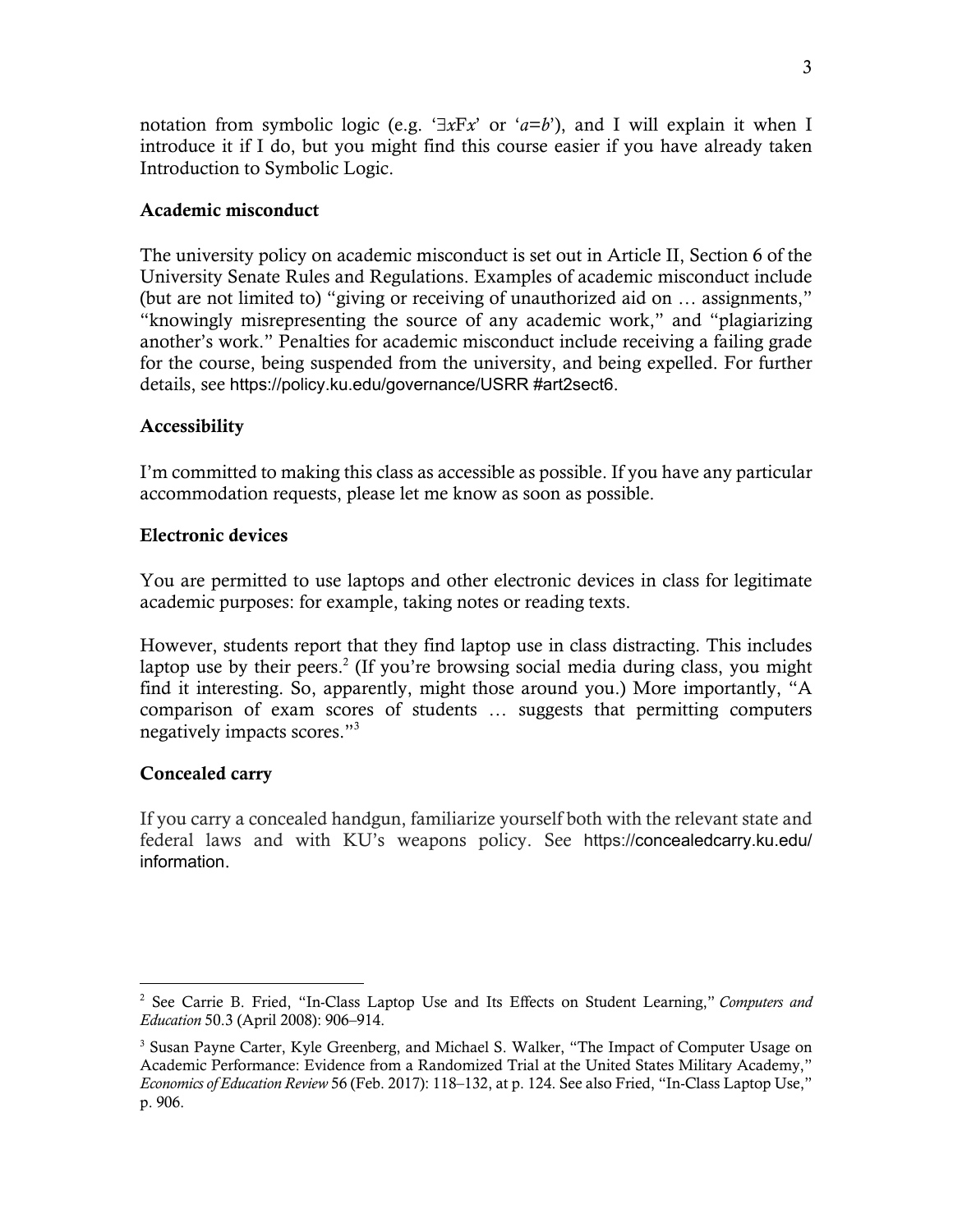#### Schedule

The precise schedule will depend on the pace at which we work through the material in discussions. Information about what we're doing in any given week will be available on Blackboard.

The first day of class is Tuesday, 18 January 2022 Thursday, 20 January 2022. There is no class on Tuesday, 15 March 2022 or Thursday, 17 March 2022 (Spring Break). The last day of class is Thursday, 5 May 2022. The final paper is due during finals week, on Friday, 13 May 2022 (at 4:00 PM).

#### Tentative outline

The outline is tentative. I might make changes, depending on what we're interested in and how things go. I'll announce changes in class and on Blackboard.

*Statues*

Judith Jarvis Thomson, "The Statue and the Clay," *Noûs* 32.2 (June 1998): 149– 173, esp. pp. 149–154.

Karen Bennett, "Spatio-Temporal Coincidence and the Grounding Problem," *Philosophical Studies* 118.3 (April 2004): 339–371, esp. pp. 339–342.

Kathrin Koslicki, "Towards a Hylomorphic Solution to the Grounding Problem," *Royal Institute of Philosophy Supplement* 82 (2018): 333–364.

#### *Numbers*

Byeong-uk Yi, "Numbers and Relations," *Erkenntnis* 49.1 (July 1998): 93–113.

*The Supreme Court*

Gabriel Uzquiano, "The Supreme Court and the Supreme Court Justices: A Metaphysical Puzzle," *Noûs* 38.1 (March 2004): 135–153.

Katherine Ritchie, "What Are Groups?," *Philosophical Studies* 166.2 (Nov. 2013): 257–272.

#### *Gender*

Charlotte Witt, *The Metaphysics of Gender* (Oxford: Oxford University Press, 2011), Chapters 1 and 4.